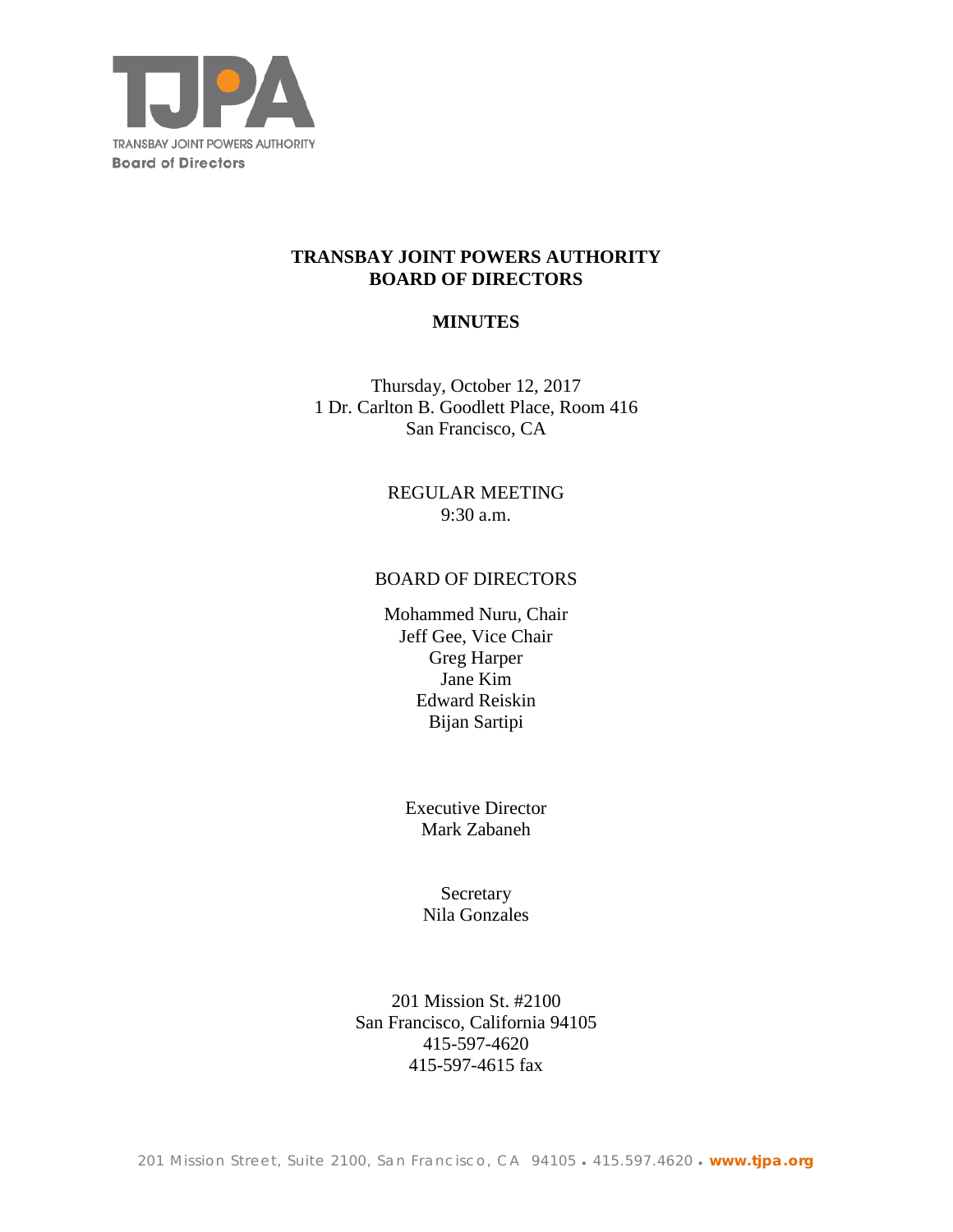#### 9:30 – REGULAR MEETING

### ORDER OF BUSINESS

#### 1. Call to Order

Chair Nuru called the meeting to order at 9:35 a.m.

## 2. Roll Call

Secretary Gonzales announced that Director Sartipi would not be present due to a scheduling conflict and Director Kim was expected shortly.

Present: Greg Harper Jane Kim *(arrived during Item 5)* Ed Reiskin Jeff Gee Mohammed Nuru

Absent: Bijan Sartipi

#### 3. Communications

None.

4. Board of Director's New and Old Business

None.

5. Executive Director's Report

• Project Labor Agreement (PLA) Quarterly Update

Executive Director Zabaneh reported that Governor Brown signed Senate Bill 595 (SB595), the Regional Measure 3 (RM3) authorization legislation into law. The next step is for RM3 to be placed on the ballot in the nine Bay Area counties and, if approved by the majority of voters, it would increase tolls on the seven State owned bridges by up to three dollars which would generate approximately \$4.4 billion dollars for transportation improvements in the Bay Area of which \$325 million would be for the Downtown Rail Extension (DTX) and \$5 million a year for operations of the Transit Center. He also reported that on September 20, 2017, he attended the kick-off of Caltrain's year-long strategic business planning effort. Additionally, he mentioned that Assemblymember Frazier, Senate Transportation Committee Chair, visited earlier in the week for a site tour; he was impressed with the scale and complexity of the project and appreciative of the amount of labor force and job creation that the Transbay Transit Center construction has generated nationwide, in the Bay Area, and particularly for his constituents in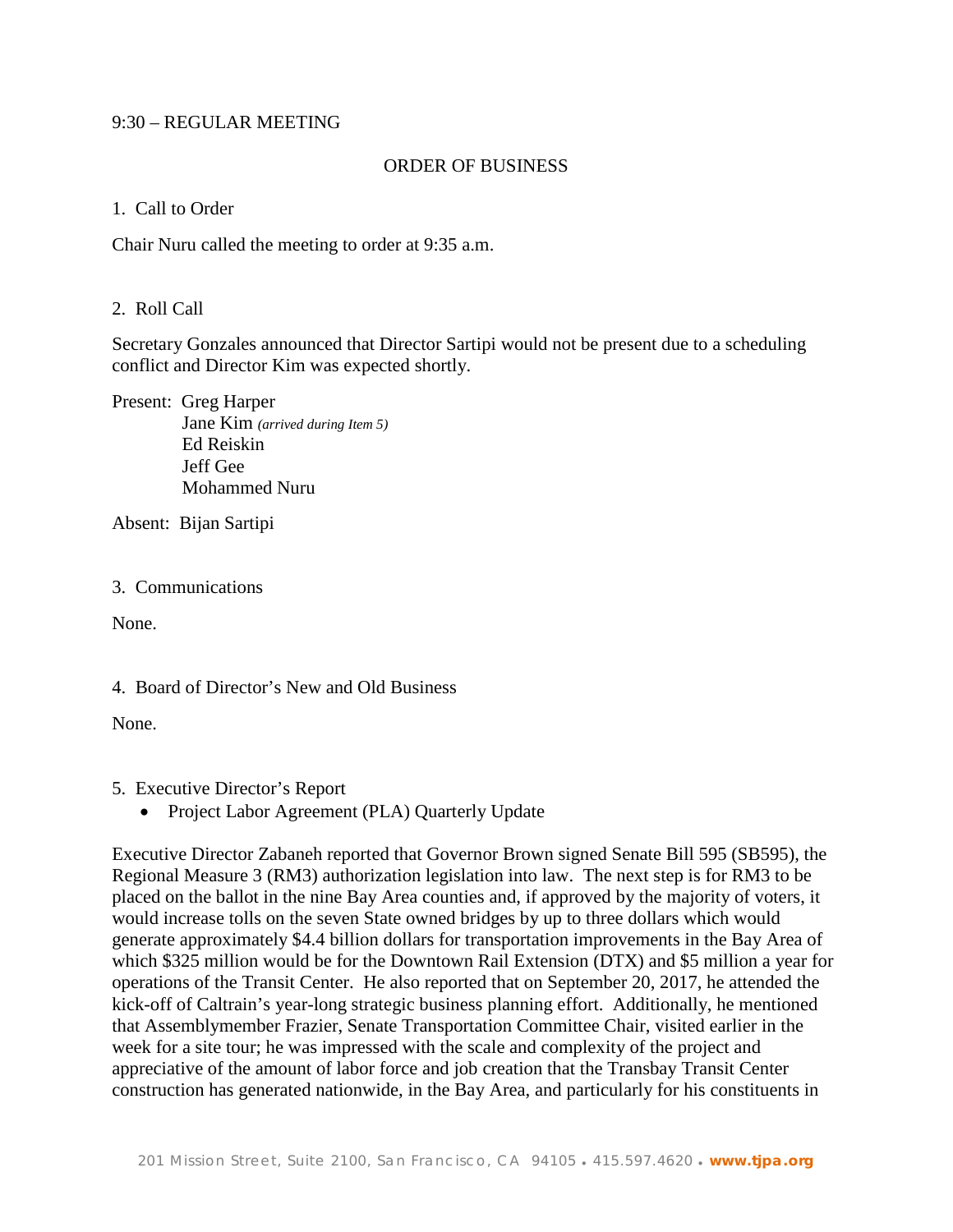the East Bay. He also noted that the TJPA would be hosting a site tour for Assemblymember Chiu who was instrumental in helping the TJPA secure the identified RM3 funds. Executive Director Zabaneh also acknowledged Director Harper's prior meeting request for the Board to make a policy decision on the Naming Rights funding and indicated it would be presented to the Board for consideration.

Dennis Turchon, TJPA Senior Construction Manager, present the PLA Quarterly Update.

# 6. Citizens Advisory Committee (CAC) Update

Bruce Agid, TJPA CAC Chair, provided the update. The CAC was pleased to hear about SB595. The CAC expressed concern regarding the Railyards Alternatives and I-280 Boulevard (RAB) Feasibility Study not recommending a DTX alignment by the September/October 2017 timeframe previously promised by the San Francisco Planning Department. The CAC was appreciative of the Phase 2 update on engineering and analysis work and they look forward to a comprehensive report outlining benefits, disadvantages, risks, and impacts on costs and schedule. The CAC applauded the work done by the Facility Readiness team and recommended that the interdependencies, critical paths, key milestones, risks, and mitigation measures are incorporated into the monthly updates. The CAC encouraged the project team to work with each operator to provide an additional level of work breakdown to ensure a clearly communicated start-up of bus operations and also suggested the same schedule refinement regarding Pop-Up and permanent Retail activation. The CAC appreciated the park programming presentation and, although the Construction Update still shows a 12-week delay, the CAC applauded the project team for holding the line for Substantial Completion. Mr. Agid expressed concern regarding the homeless population and requested a presentation on how issues would be addressed.

## 7. Public Comment

Members of the public may address the Authority on matters that are within the Authority's jurisdiction and are not on today's calendar.

Roland Lebrun provided comments regarding conflict of interest, government code 87100 of the State Political Reform Act, and his interpretation of how it pertains to Vice Chair Gee.

# THE FOLLOWING MATTERS BEFORE THE TRANSBAY JOINT POWERS AUTHORITY ARE RECOMMENDED FOR ACTION AS STATED BY THE EXECUTIVE DIRECTOR OR THE CHAIR.

# CONSENT CALENDAR

8. All matters listed hereunder constitute a Consent Calendar, are considered to be routine by the Transbay Joint Powers Authority, and will be acted upon by a single vote. There will be no separate discussion of these items unless a member of the Board or the public so requests, in which event the matter shall be removed from the Consent Calendar and considered as a separate item.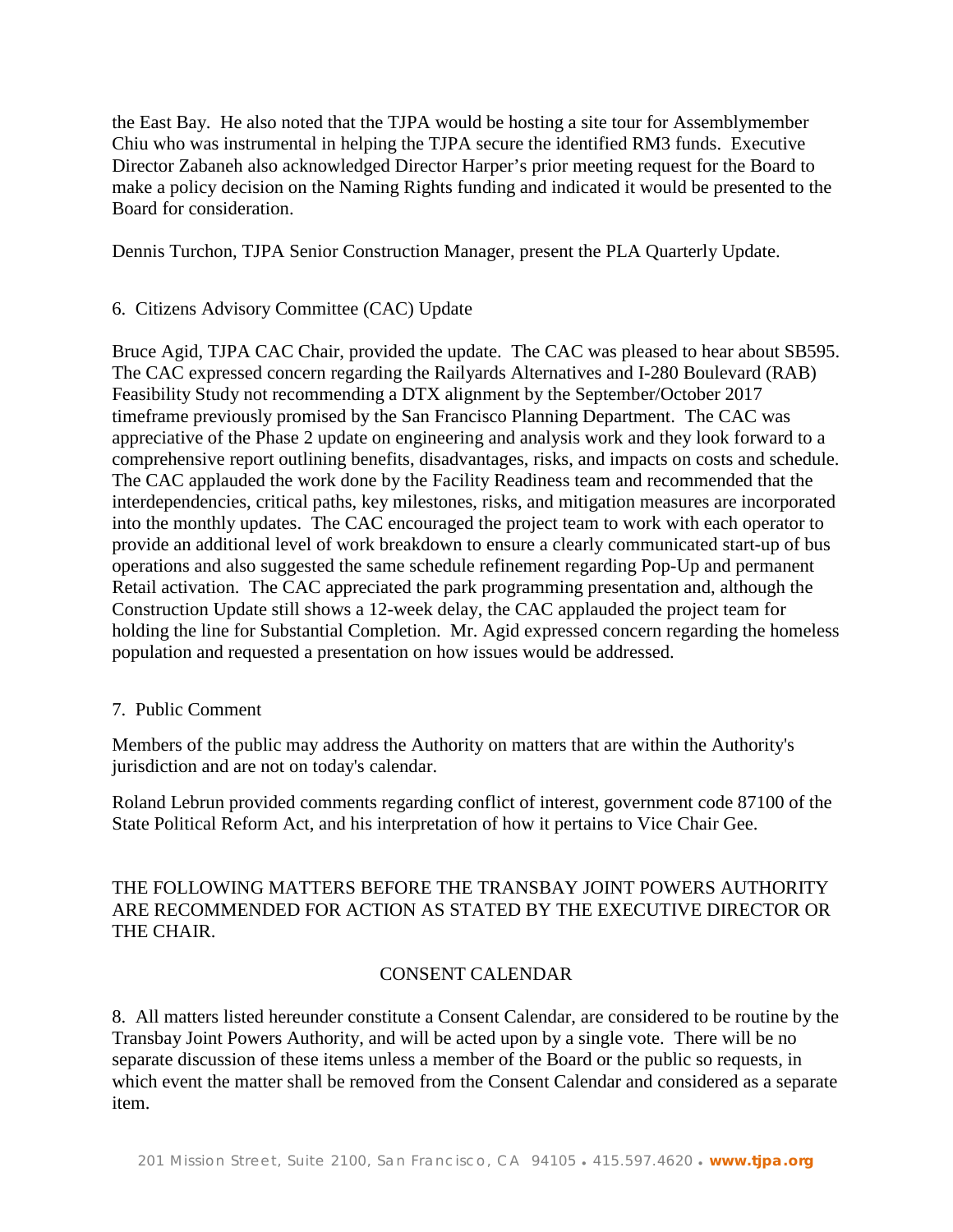- (8.1) Approving the Minutes of the September 14, 2017 meeting.
- (8.2) Authorizing the Executive Director to execute a lease with Block One Property Holder, L.P., for the portion of TJPA's property known as Block 2, following cessation of transit operations at the Temporary Terminal.

RESOLUTION 17-038

(8.3) Authorizing the Executive Director to execute an agreement with Davis & Associates to provide Community & Public Outreach services for the Transbay Program for a term not to exceed two years and at a cost not to exceed \$175,000.

RESOLUTION 17-039

No public comment.

On motion to approve the Consent Calendar:

ADOPTED: AYES – Harper, Kim, Reiskin, Gee and Nuru

# REGULAR CALENDAR

9. Construction Update.

Dennis Turchon, TJPA Senior Construction Manager, and Ron Alameida, Director of Design and Construction, presented the update along with Steve Humphreys of Webcor/Obayashi, Construction Manager/General Contractor, who reported on the schedule mitigation plan.

Director Reiskin stated it is concerning that the subcontractor, who is not meeting schedule and driving the critical path of the whole project, is objecting to bringing in other resources to recover schedule and he inquired if there was anything more that the TJPA could do to assist. Mr. Alameida stated that Webcor needs to be more aggressive. Director Reiskin questioned if March was still a reasonable date for operations at the transit center and Mr. Alameida replied that meeting the March date was going to be difficult and he also noted AC Transit and MUNI operator training. Director Reiskin advised that MUNI will not be a reason for operations not to start at the transit center in March. Mr. Alameida stated he will be working closely with both agencies to start operations but, based on the data he recently received from the operators, March did not look feasible. Director Reiskin indicated that any issues regarding operators that are not ready for a March opening need to be escalated. Director Harper concurred with Director Reiskin and said to bring him in if necessary for AC Transit. Chair Nuru reiterated the importance of getting the Board members involved, if necessary, to meet the deadline.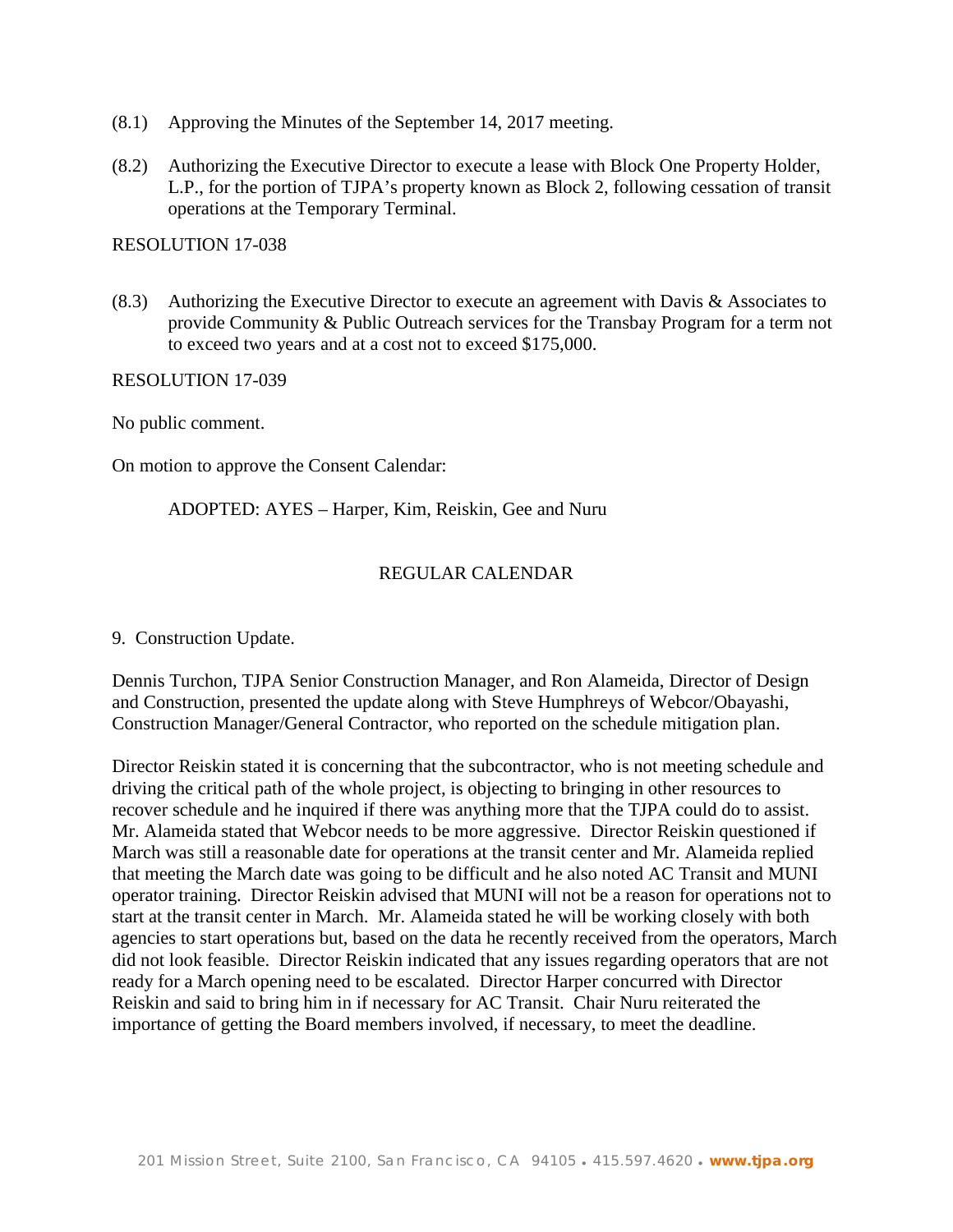10. Facility Readiness Update.

Martha Velez, TJPA Facility Manager, and Sidonie Sansom, TJPA Chief Security Officer, presented the item.

Vice Chair Gee stated he appreciated the presentations and suggested incorporating all of the schedules into one presentation and highlighting critical items which would allow the different chapters of completion to be understood and manage expectations.

Director Reiskin commended the team on the presentation and concurred with Vice Chair Gee's suggestion.

11. Adopting a retail/commercial leasing policy that, among other things, authorizes the Executive Director to execute certain leases consistent with the policy and consistent with the applicable Board-approved budget.

Martha Velez, TJPA Facility Manager, presented the item.

Director Harper expressed concern with the lease and some of its particulars.

Director Reiskin suggested Executive Director Zabaneh provide a monthly report that would include leases entered into, deviation of standard leases, rental revenue, type, etc. and for the Chief Financial Officer to report on the Cost Review Committee process or denial regarding tenant improvement funding and any impacts on the operating budget.

Director Kim suggested working with the Mayor's Office of Economic and Workforce Development and Martha confirmed that they are working with them. Director Kim also stated she would follow up as well regarding businesses in her district looking for space.

Vice Chair Gee expressed his support of the item.

Public Comment:

Jim Patrick, Patrick  $\&$  Co., stated he does not support the item and that he thought a few leases should be done first to get a feel of the market. Director Harper noted he agreed with Mr. Patrick.

Roland Lebrun stated the goal should be a Master Lessee and referenced the contract for the World Trade Center, secured for 99 years and \$1.4 billion dollars. He said to make sure there is nothing in the leases that could interfere with a future Master Lessee.

RESOLUTION 17-040

On motion to approve:

ADOPTED: AYES – Kim, Reiskin, Gee and Nuru NO – Harper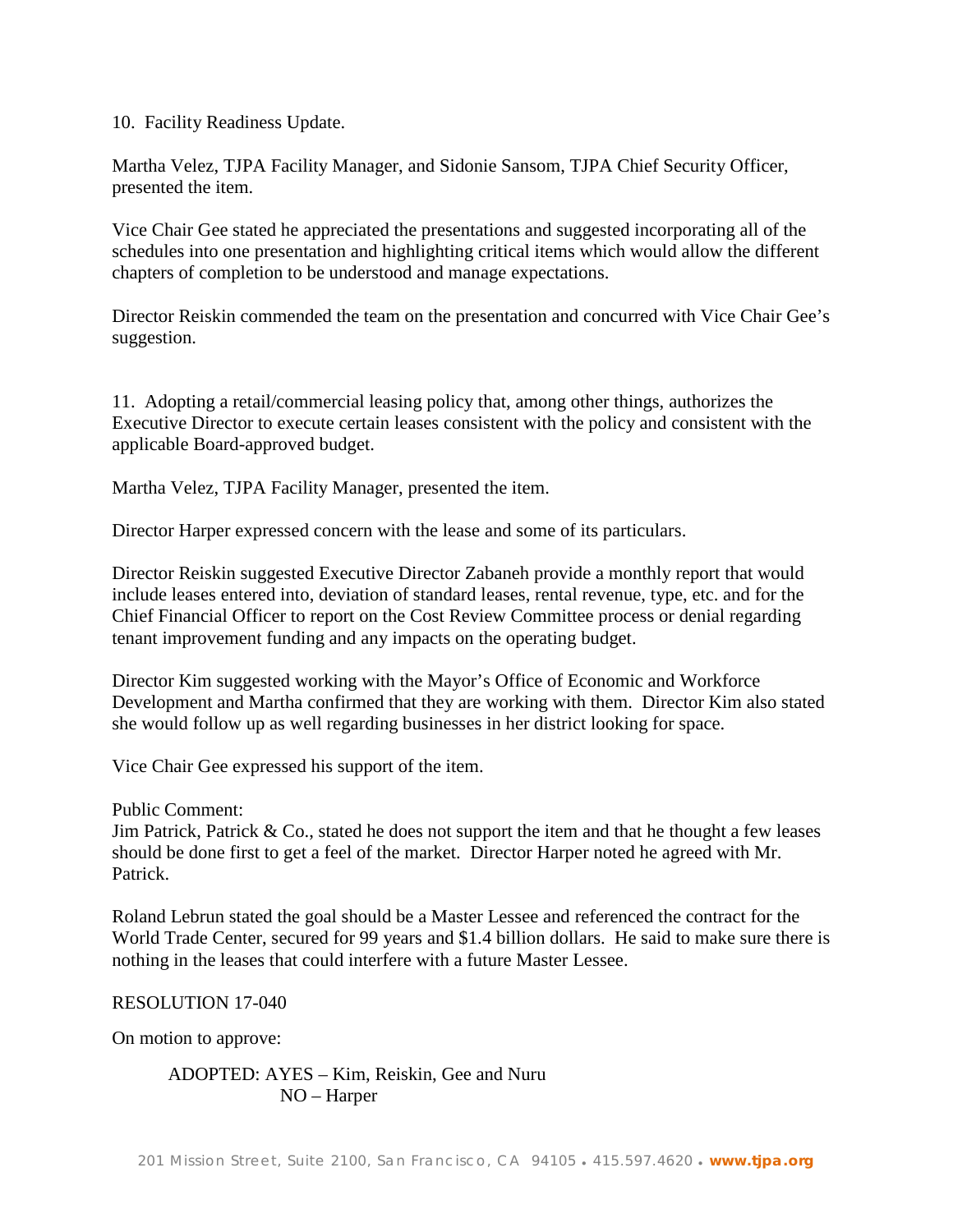12. Authorizing the Executive Director to execute a lease agreement with Greyhound Lines, Inc. for certain commercial space in the transit center for about \$9,228 base rent and \$8,972 additional rent each month over a 10 year term, contingent on Greyhound reaching a separate sublease with AC Transit for Greyhound's use of certain bus bays on the bus deck level.

Martha Velez, TJPA Facility Manager, presented the item.

No public comment.

RESOLUTION 17-041

On motion to approve:

ADOPTED: AYES – Harper, Kim, Reiskin and Nuru ABSENT – Gee

13. Phase 2/Downtown Rail Extension (DTX) Update.

Skip Sowko, TJPA Senior Design & Engineering Manager, introduced the item and next steps.

Joe Metzler, Parsons, presented the Rail Operations Study portion of the item.

Michelle Bouchard, Caltrain Chief Operating Officer, and Bruce Armistead, California High Speed Rail Authority Director of Operations, expressed their support for the three track approach.

Keith Abey, McMillen Jacobs Tunnel Engineer, presented the Tunnel Options Study portion of the item.

Director Harper stated he does not think the BART/MUNI Pedestrian connector is a good idea because of the potential safety issues and the passenger/user has not been identified. He also provided comments regarding the three track approach and said he thought that the City was good with two tracks.

Director Reiskin thanked the team for the presentation. He stated he understood some of the Metropolitan Transportation Commission support was based on the BART/MUNI Pedestrian connector. He suggested investing in planning and modeling to determine who the riders are for the connector. He also advised it would be best to focus on preventing the area from becoming undesirable instead of focusing on the engineering. He stated the two versus three track approach presentation needed more information, such as comparative information, schedule, costs, etc. He thought the tunneling methods were a good start on the analysis and suggested the next step would be to look at potentially extending the tunneling all the way through to the stub end box if not beyond, to further reduce the amount of cut and cover on Townsend Street and, if the crossing of  $5<sup>th</sup>$  Street can be avoided, it would be a quantum reduction in the adverse impact